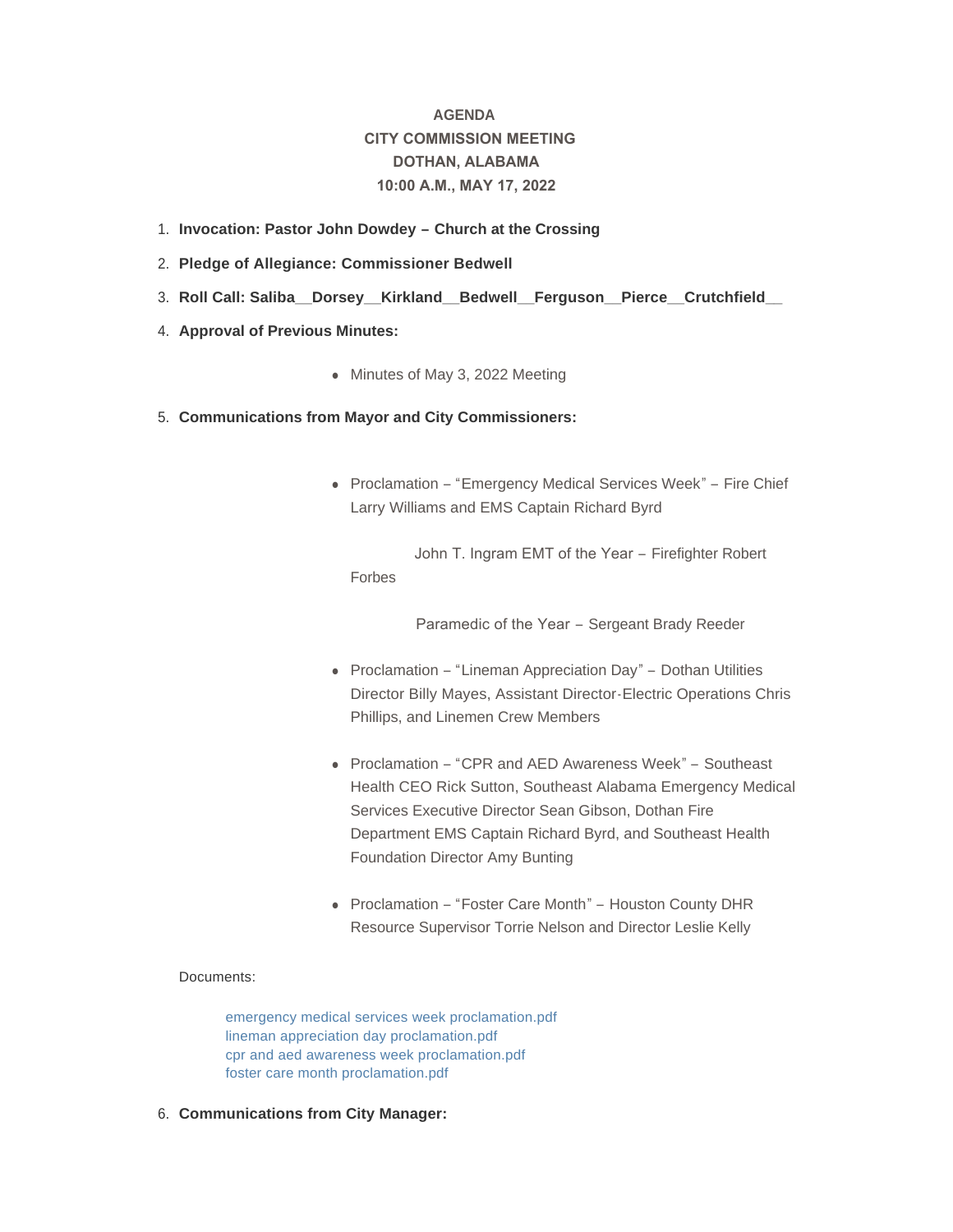- **Communications from City Clerk:** 7.
	- Application for a Restaurant Retail Liquor License (On Premises) for El Rincon Mexican Restaurant, 141 Kelley Drive, by Paola Hernandez
	- Application for a Lounge Retail Liquor Class I License (On or Off Premises) for D and B Seafood and Lounge, 4084 Ross Clark Circle; Suites 1, 2, and 3, by Dajia Brunson

# Documents:

[el rincon mexican restaurant alcohol license.pdf](http://www.dothan.org/AgendaCenter/ViewFile/Item/7790?fileID=12522) [d and b seafood and lounge alcohol license.pdf](http://www.dothan.org/AgendaCenter/ViewFile/Item/7790?fileID=12523)

**Public Hearing regarding the rezoning of property owned by Pegrum Creek, LLC,**  8. **located at 714 Murray Road.**

(Reference Item 11.)

**Public Hearing regarding the demolition and removal of unsafe structures.** 9. (Reference Item 12.)

Documents:

## [housing abatement \(demolition\) public hearing.pdf](http://www.dothan.org/AgendaCenter/ViewFile/Item/7764?fileID=12499)

- **Public Hearing regarding the assessment of costs associated with structure**  10. **abatement proceedings for properties determined to be nuisances.** (Reference Item 13.)
- **Rezoning property owned by Pegrum Creek, LLC, located at 714 Murray Road, from H-I (Heavy Industry) District to L-I (Light Industry) District.** 11. Ord. No. Documents:

## [rezoning pegrum creek llc 714 murray rd.pdf](http://www.dothan.org/AgendaCenter/ViewFile/Item/7766?fileID=12500)

**Declaring certain properties as creating a nuisance, constituting a hazard to the public health, safety, and convenience of the citizens of the City of Dothan, and authorizing the demolition and removal of the said structures.** 12. Res. No. Documents:

## [authorizing demolition.pdf](http://www.dothan.org/AgendaCenter/ViewFile/Item/7767?fileID=12501)

**\_Confirming the costs incurred in structure abatement proceedings for certain properties determined to be nuisances and turning the costs over to the County Tax Collector so that the amounts can be added to the next regular bills for taxes levied against the respective lots and parcels of land.** 13. Res. No. Documents: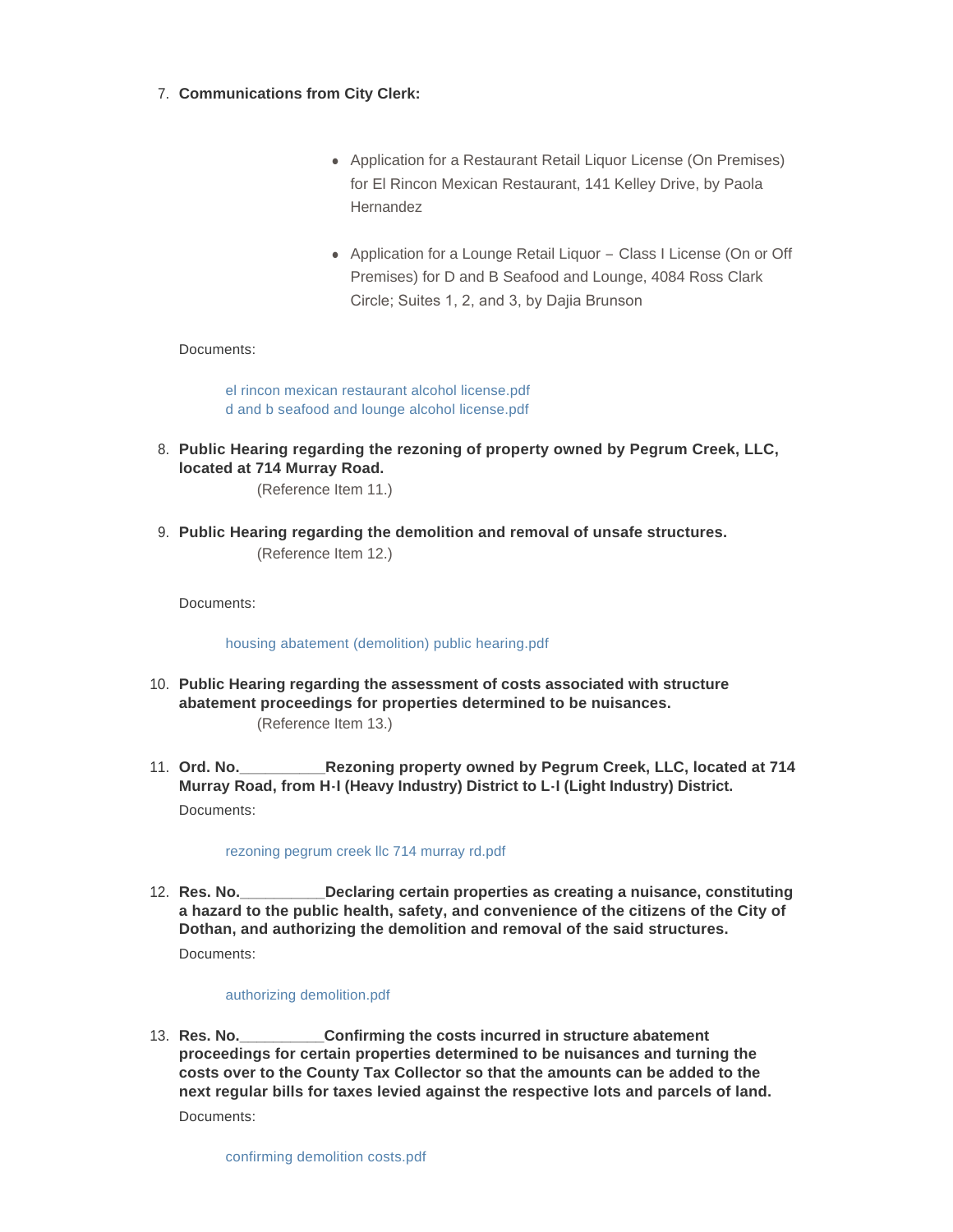**Continuing the tax levied on property situated in the City of Dothan at the rate of five (5) mills upon each one dollar (\$1.00) of assessed value and fixing the compensation of the tax assessor and tax collector for collecting and assessing the tax.** 14. **Res. No.** 

Documents:

## [property tax levy.pdf](http://www.dothan.org/AgendaCenter/ViewFile/Item/7769?fileID=12503)

**Approving a final summary change order with Saliba Construction Co., Inc. for the Assembly, Management, and Disassembly of the Waddlington Park Ice Rink, which results in a cost decrease for the total contract bid in the amount of \$1,287.91 making the final adjusted contract price \$227,769.61.** 15. **Res. No.** Documents:

## [saliba construction waddlington park ice rink final change order.pdf](http://www.dothan.org/AgendaCenter/ViewFile/Item/7770?fileID=12504)

**Entering into an agreement with the Alabama Department of Transportation for the maintenance of a five (5) foot wide sidewalk along AL SR-605 (Brannon Stand Road) constructed in conjunction with the Farm Store development at the southeast corner of the Brannon Stand Road and Flowers Chapel Road intersection.** 16. **Res. No.** 

Documents:

# [aldot sidewalk agreement with farm store development.pdf](http://www.dothan.org/AgendaCenter/ViewFile/Item/7771?fileID=12505)

**Entering into a lease agreement with Camp ASCCA (Alabama's Special Camp for Children and Adults) for lodging, programming, and nursing services for special needs campers during the period of May 24-27, 2022.** 17. **Res. No.** Documents:

## [camp ascca lease agreement.pdf](http://www.dothan.org/AgendaCenter/ViewFile/Item/7772?fileID=12506)

**Agreeing to participate in the Alabama Department of Human Resources Child Care Subsidy Program for after-school and summer camp programs offered by Dothan Leisure Services, entering into the required equipment agreements, and submitting the Alabama Reimbursement and Settlement Authorization Form.** 18. Res. No.

Documents:

# [dhr child care subsidy program agreement for leisure services programs.pdf](http://www.dothan.org/AgendaCenter/ViewFile/Item/7773?fileID=12507)

**Filing an application with the State of Alabama Department of Education for participation in a Summer Food Service Program for Children, entering into an agreement with the United States Department of Agriculture for administration of the program, and awarding the bid to Breakfast at Tammie's for providing food services for the Summer Food Service Program for Children, and appropriating funds for said program.** 19. **Res. No.** 

Documents:

## [summer food program and bid award to breakfast at tammies.pdf](http://www.dothan.org/AgendaCenter/ViewFile/Item/7774?fileID=12508)

**\_Authorizing the Mayor to sign the required application and associated documents for an Alabama Department of Economic and Community Affairs (ADECA) grant for Tier 2 Electric Vehicle Infrastructure Projects Along Non-**20. Res. No.